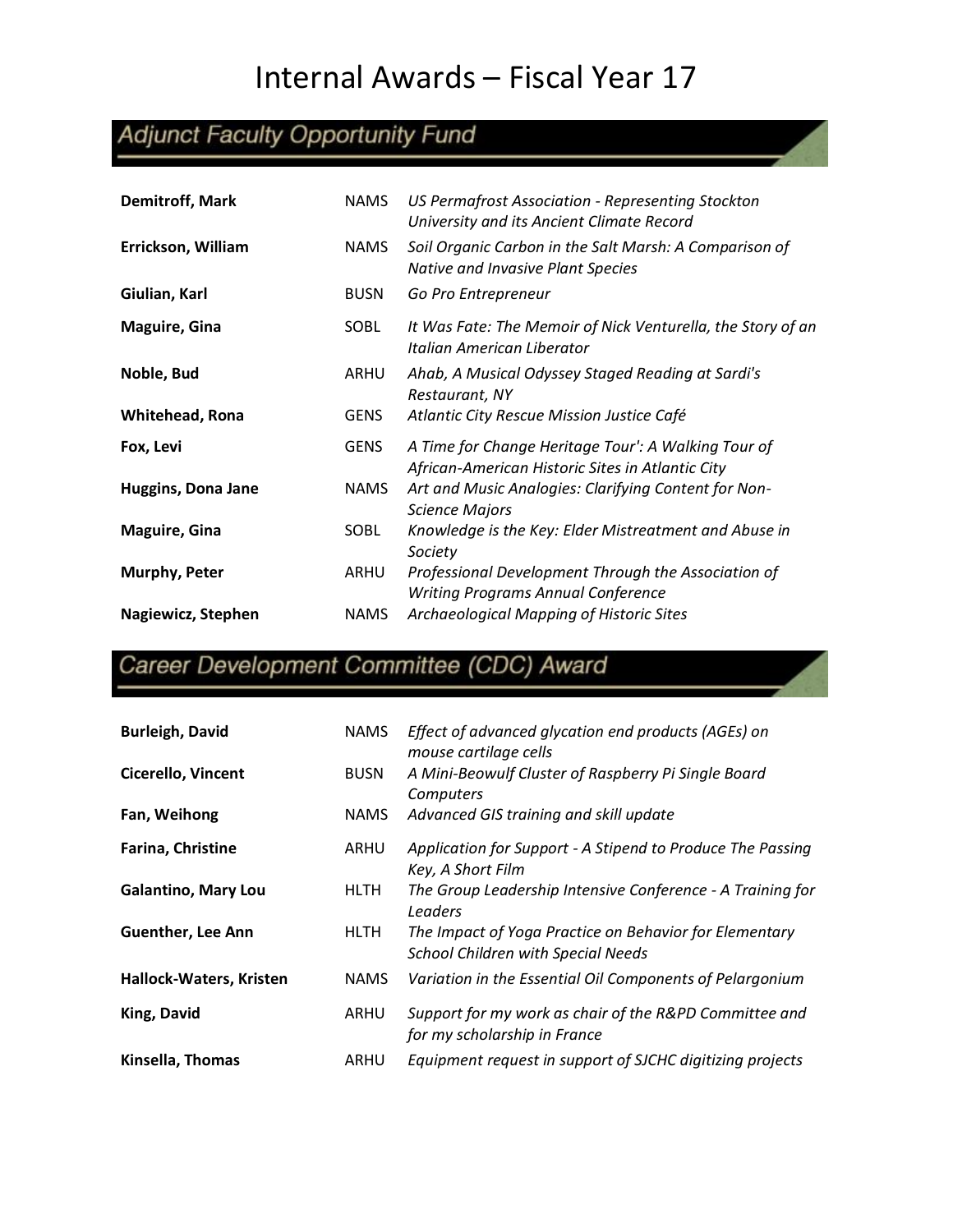| Lebak, Kimberly     | <b>EDUC</b> | Determining Change in Teacher Effectiveness through<br>Participation in Video-Based Professional Development               |
|---------------------|-------------|----------------------------------------------------------------------------------------------------------------------------|
| Lubenow, William    | ARHU        | Funding for Research Travel to Britain                                                                                     |
| Nezzar, Suzanne     | <b>NAMS</b> | MATLAB software for Radial Basis Function Project and<br><b>Image Processing Project</b>                                   |
| Nichols, Robert     | ARHU        | Support for archival work for "Pashtun Borderlands"<br>manuscript research project.                                        |
| Nolan, Thomas       | <b>HLTH</b> | Technology Support for Research Projects and<br>Presentations                                                              |
| Rapatski, Brandy    | <b>NAMS</b> | Laptop for Research                                                                                                        |
| Schindler, Victoria | <b>HLTH</b> | Strengthening the relationship with learning abroad<br>partners in Colombia, SA through improved proficiency in<br>Spanish |
| Sharobeam, Monir    | <b>NAMS</b> | <b>3D Printer Request</b>                                                                                                  |
| Tolosa, Juan        | NAMS        | Research and study of dynamical systems: applications to<br>mathematical models of infectious diseases.                    |
| Ueno, C. Hannah     | ARHU        | 3D Lenticular Imaging with Animation - Creative project<br>development                                                     |

# Provost Faculty Opportunities Fund

| <b>Bonnan, Matthew</b>   | <b>NAMS</b> | Presenting Stockton-sponsored research at the Society of<br>Vertebrate Paleontology                                         |
|--------------------------|-------------|-----------------------------------------------------------------------------------------------------------------------------|
| Chang, Chung-Fan         | ARHU        | Art Exhibit at the Contemporary Art Center (CAC) New<br><b>Orleans</b>                                                      |
| Del Rossi, Lauren        | <b>HLTH</b> | Conference Travel/Attendance: All Together Better Health<br>VII                                                             |
| Diener, Keith            | <b>BUSN</b> | Conference Travel AY 2016-2017                                                                                              |
| Hartman, Nathaniel       | <b>NAMS</b> | Travel to the Society for Neuroscience annual conference<br>to present recent scholarly work                                |
| Long, Nathan             | ARHU        | Publication of Divergently II: An Anthology of Student<br>Stories from the Stockton Writing Workshops                       |
| Madan, Manish            | <b>SOBL</b> | Attitudes Toward Spousal Abuse: A Cross-National Study<br>Using Population-Based Data from Ukraine, Albania, and<br>Moldova |
| <b>Mallinson, Daniel</b> | <b>SOBL</b> | 25 Years of Evidence: A Systematic Review and Meta-<br>Analysis of Policy Diffusion Research                                |
| Padden-Denmead, Mary     | HLTH        | Baby Lab: An Innovative Approach to Incorporate IPE<br><b>Across the Curriculum</b>                                         |
| <b>Reddy, Nancy</b>      | <b>GENS</b> | Travel funding for Sewanee Writers' Conference                                                                              |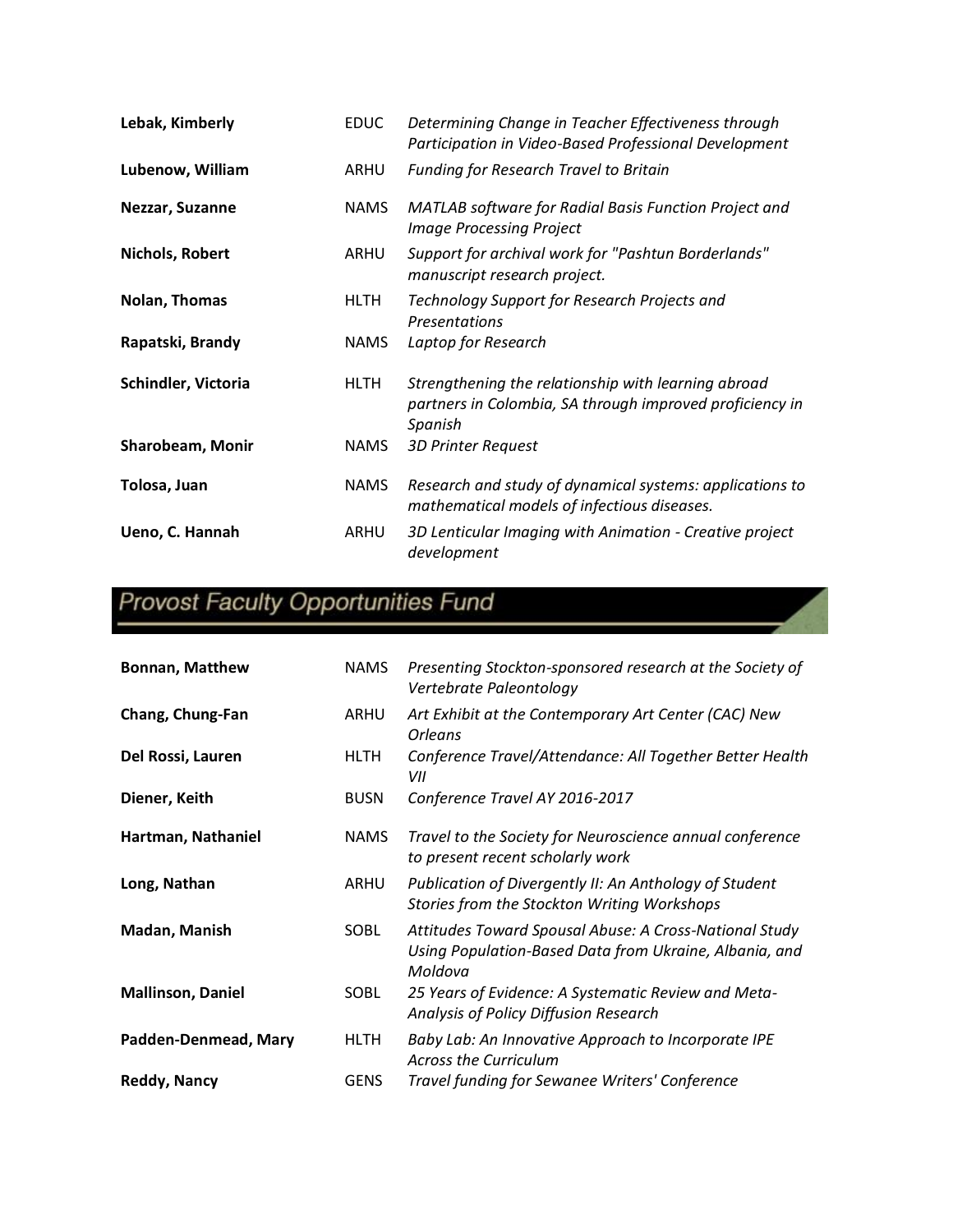| Reed, Carole-Rae         | <b>HLTH</b> | Presentations at All Together Better Health VIII: The 8th<br>International Conference on Interprofessional Practice and<br>Education, Oxford, UK |
|--------------------------|-------------|--------------------------------------------------------------------------------------------------------------------------------------------------|
| Sánchez, Javier          | ARHU        | Biographical Construction in Juan Manuel de Prada's Novel<br>Las esquinas del aire. En busca de Ana Maria Sagi (2000)                            |
| <b>Slusser, Margaret</b> | <b>HLTH</b> | International Travel: All Together Better Health (ATBH) VIII<br>Conference, Oxford UK                                                            |
| Van Duyne, Emily         | <b>GENS</b> | Sylvia Plath As Cultural Icon                                                                                                                    |
| York, Karen              | <b>NAMS</b> | Travel funds to attend American Society for Microbiology<br>Conference for Undergraduate Educators                                               |
| Zwick, Melissa           | <b>NAMS</b> | Travel Related to Expanding Student-Centered Active<br>Learning in the STEM Classroom                                                            |
| Aaronson, Neil           | <b>NAMS</b> | Intonation Discrimination as a Function of Musical<br>Experience                                                                                 |
| <b>Abernathy, Claire</b> | <b>SOBL</b> | Congressional Learning from Correspondence in U.S.<br>Senate Offices                                                                             |
| <b>Adelung, Mark</b>     | <b>HLTH</b> | Medical Mission to Haiti: Providing Health Care to an<br><b>Under-served Community</b>                                                           |
| <b>Boakes, Norma</b>     | <b>EDUC</b> | Art of Re-engagement Lessons in Math Instruction for<br>Preservice Teachers & Beyond                                                             |
| Cox, Lisa                | <b>SOBL</b> | Workshop Session: Advocating for Veterans and Military<br><b>Families</b>                                                                        |
| Gulten, Sitki            | <b>BUSN</b> | High-Frequency Trading in Risk-Averse Portfolio<br><b>Optimization with Higer-Order Risk Measures</b>                                            |
| Lacey, Elizabeth         | <b>NAMS</b> | Gandiol Eco Center, Senegal, Africa Field Course<br>Development                                                                                  |
| Lague, Michael           | <b>NAMS</b> | Presentation of Research at the Annual Meeting of the<br>American Association of Physical Anthropologists (New<br>Orleans, 2017).                |
| Long, Nathan             | ARHU        | Travel Funds for the FRN seminar on the 'Uprooted and<br>Displaced' in Athens, Greece                                                            |
| Onel, Naz                | <b>BUSN</b> | Greening the Consumption Process through Values, Beliefs,<br>and Norms: A Moral Focus Perspective                                                |
| <b>Reddy, Nancy</b>      | <b>GENS</b> | Rhetoric Society of America Summer Institute                                                                                                     |
| Wu, Chia-Lin             | <b>NAMS</b> | <b>Stockton Pre-service Mathematics Teachers Project-Global</b><br>Awareness                                                                     |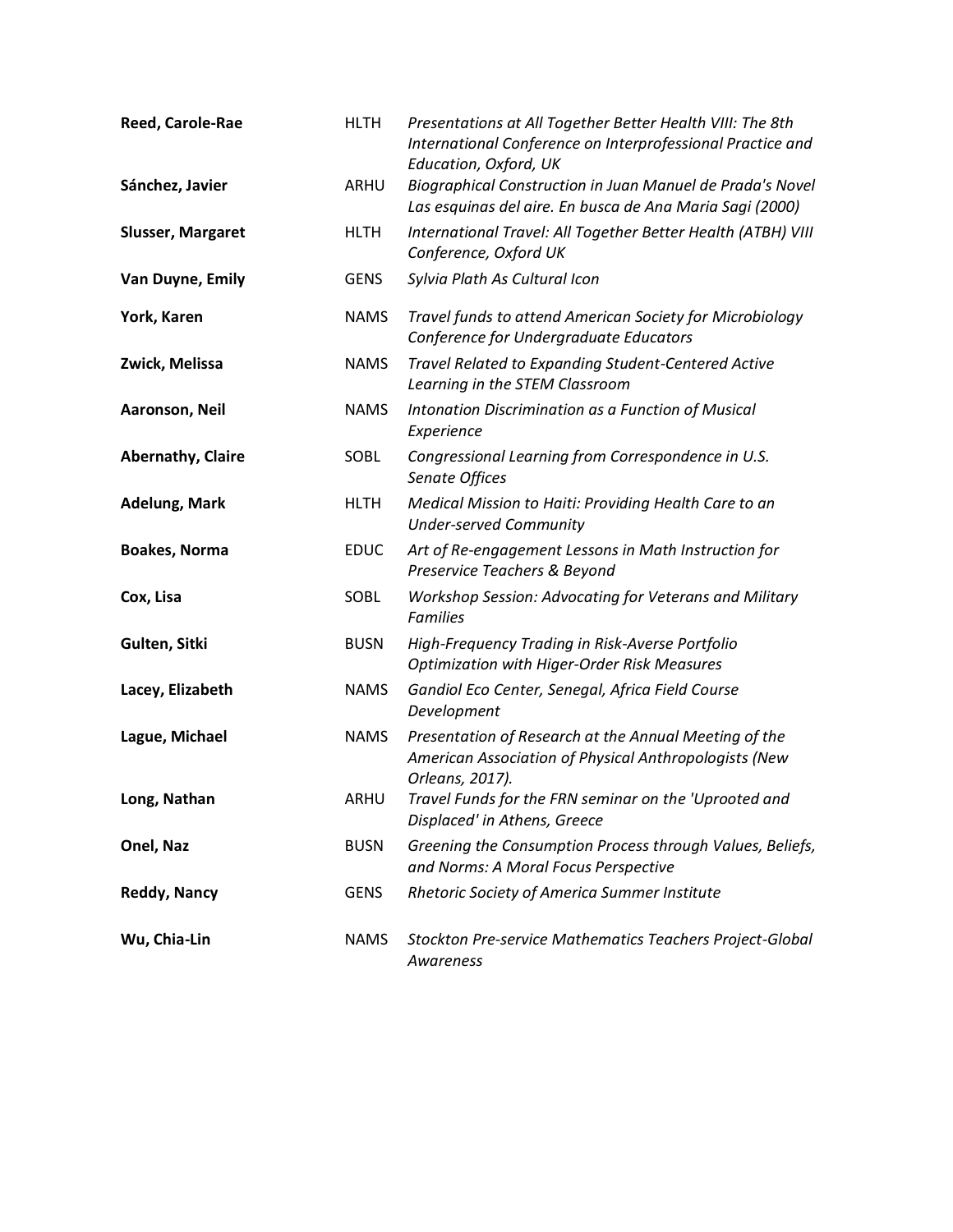# Research & Professional Development

| Fleck, Jessica                    | <b>SOBL</b> | Seeking External Funding for Neuroscience Research<br><b>Involving Student Researchers</b>                                                                                     |
|-----------------------------------|-------------|--------------------------------------------------------------------------------------------------------------------------------------------------------------------------------|
| Gerhardt, Jill                    | <b>BUSN</b> | Proposal for Soliciting an NSF Scholarship in Science,<br>Technology, Engineering and Mathematics (S-STEM) Grant                                                               |
| King, Cynthia                     | ARHU        | Last Poems, Hillary Gravendyk                                                                                                                                                  |
| Reddy, Nancy                      | <b>GENS</b> | Rural Space as Commonplace                                                                                                                                                     |
| Bonnan-White, Jessa               | <b>SOBL</b> | Spring 2017 Course Release: 'Developing Effective<br>Assessment for Experiential Exercises in Peacebuilding,<br>Humanitarian Assistance, and Emergency Management<br>Practice" |
| <b>Bulevich, John</b>             | <b>SOBL</b> | Controlled Processes in Eyewitness Misinformation<br><b>Scenarios</b>                                                                                                          |
| <b>Figart, Deb</b>                | <b>SOBL</b> | Institutional Economics and the Theory of Progressive<br><b>Institutional Change</b>                                                                                           |
| <b>Wolfson Latourette, Audrey</b> | <b>BUSN</b> | "First Amendment and Privacy Rights in the Public School<br>Sector: On Site and Online"                                                                                        |
| Kalibatseva, Zornitsa             | <b>SOBL</b> | Minority status, depression, and suicidality among college<br>students seeking counseling                                                                                      |
| Shulman, Jason                    | <b>NAMS</b> | Control of electro-optical networks                                                                                                                                            |
| Smith, Marianna                   | ARHU        | Archive                                                                                                                                                                        |
| Isabella, Marcy                   | <b>GENS</b> | Textbooks, Teachers, and Terms of Departure                                                                                                                                    |
| Yang, Katie                       | <b>SOBL</b> | The relationships between ambiguous events, self-<br>evaluations, and social sensitivity                                                                                       |
| <b>Pfeiffer-Herbert</b>           | <b>NAMS</b> | Investigation of Mullica River water circulation to support<br>oyster restoration                                                                                              |
| Reddy, Nancy                      | <b>GENS</b> | Pocket Universe, a collection of poems                                                                                                                                         |
| Pittenger, Caitlin                | ARHU        | Mirror to the Soul: Redefining the Female Body                                                                                                                                 |
| Forestal, Jennifer                | SOBL        | Political Spaces: Building Democracies in a Digital Age-<br>Chapter 2: "A (Software) Architecture for Democracy"                                                               |
| <b>Gust, Geoffrey</b>             | <b>GENS</b> | "And in he Throng" Chaucerotics and the Cloak of<br>Language in The Canterbury Tales and Troilus and Criseyde                                                                  |
| Moskalski, Susanne                | <b>NAMS</b> | Stratigraphy and sediment accumulation rates in a small,<br>disturbed salt marsh                                                                                               |
| Podlesny, Erin                    | <b>NAMS</b> | Effect of Pressure in the Continuous Flow Synthesis of<br>Quinones                                                                                                             |
| Sanchez, Javier                   | ARHU        | Remembering Women in Post-Civil War Spain: A Long<br>Silence by Angeles Caso                                                                                                   |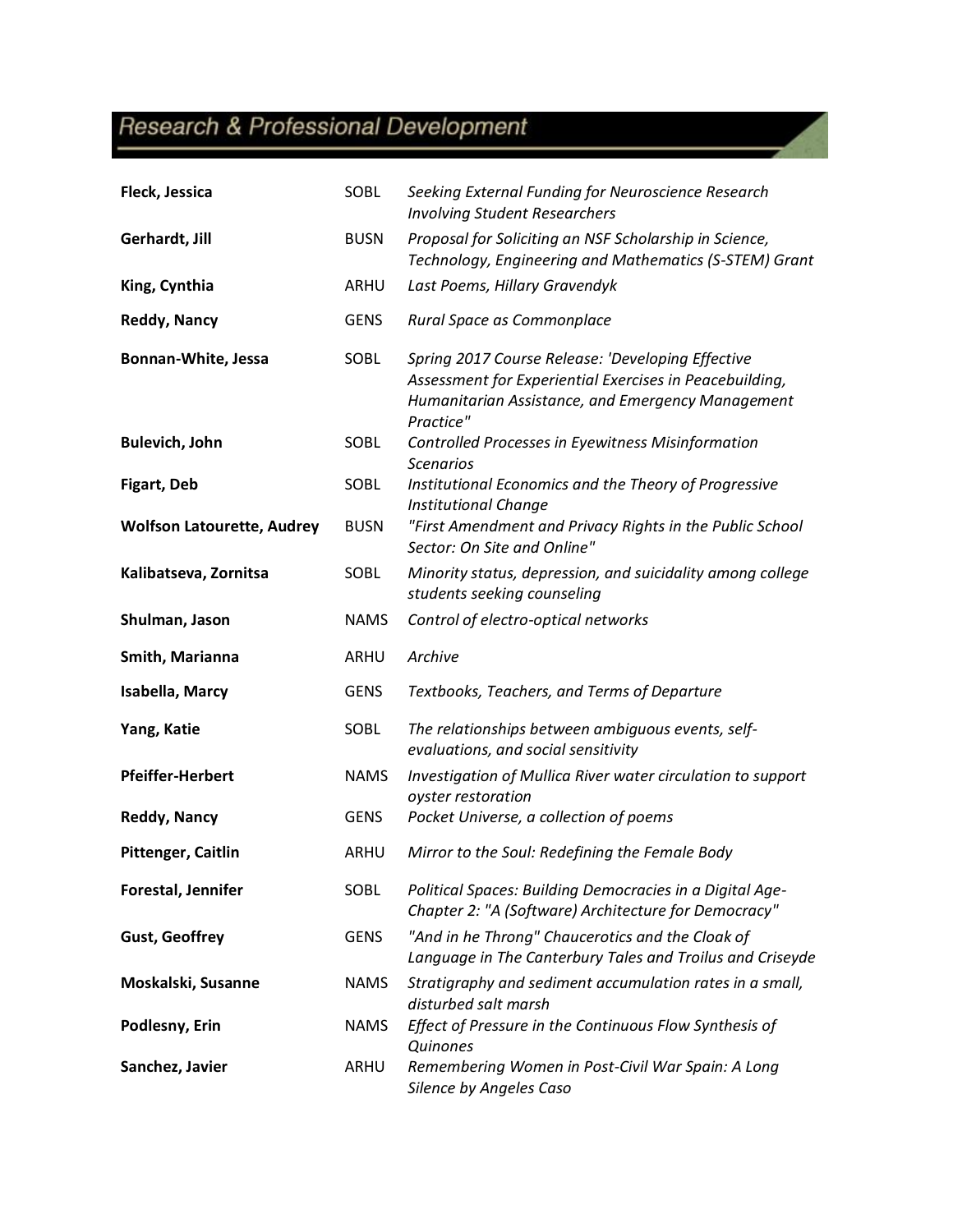| Madan, Manish                 | SOBL        | Sexual Harassment in India: Psychological Impact and<br>Coping Mechanism of Women                                                                                   |
|-------------------------------|-------------|---------------------------------------------------------------------------------------------------------------------------------------------------------------------|
| <b>Mallinson, Daniel</b>      | <b>SOBL</b> | Policy Diffusion Instability in the United States                                                                                                                   |
| Manson, J. Russell            | <b>NAMS</b> | Toward the Metabolic Theory of Ecology: Expanding the<br><b>International Research Network</b>                                                                      |
| Finch, Jessie                 | SOBL        | Legal Borders, Racial/Ethnic Boundaries: Operation<br>Streamline and Identity Processes on the U.S.-Mexico<br><b>Border</b>                                         |
| Kalman, Steven                | <b>NAMS</b> | Development of Iron Catalysts for Transfer Hydrogenation                                                                                                            |
| Pollock, Elizabeth            | <b>NAMS</b> | Structural analysis of microRNAs                                                                                                                                    |
| <b>Tang, Connie</b>           | <b>SOBL</b> | Children and Crime                                                                                                                                                  |
| Morfit, Jedediah              | ARHU        | Outside the Lines: Exploring the Boundaries of Sculpture,<br>Printmaking, Illustration, and Design                                                                  |
| White, Wendel                 | ARHU        | <b>Other Civil Wars</b>                                                                                                                                             |
| <b>Wolf, Kerrin</b>           | <b>BUSN</b> | The Viability of Civil Rights Claims Against School Resource<br><b>Officers</b>                                                                                     |
| Bonnan-White, Jessica         | SOBL        | Professional Development (Conference Attendance):<br>Histories of the Red Cross Movement: Continuities and<br>Change, Adelaide, Australia                           |
| Martino, Sara                 | <b>SOBL</b> | The Superwoman Chronicles                                                                                                                                           |
| <b>Blaskiewicz, Robert</b>    | <b>GENS</b> | Was Shakespeare an Alien? Skepticism and the Humanities                                                                                                             |
| Diener, Keith                 | <b>BUSN</b> | The State of Nature in Business: Toward the Development<br>of a Business Social Contract                                                                            |
| York, Karen                   | <b>NAMS</b> | Metagenomics of aquifer bacteria in the geothermal well<br>field                                                                                                    |
| Song, Lei                     | <b>BUSN</b> | Cultural Differences in the Effect of Counterfeit Exposure<br>on Perceptions of Luxury Brands                                                                       |
| <b>McGinnis, Patricia</b>     | <b>HLTH</b> | Teams and Teamwork Chapters for textbook: Foundation<br>of Interprofessional Collaborative Practice in Healthcare:<br>The Core Competencies from Theory to Practice |
| Jackson, Christina            | <b>SOBL</b> | "Transforming Atlantic City and San Francisco: How City<br>Officials, University and Community Stateholders<br>Understand Change, Renewal and Inequality."          |
| <b>Tracy-Bronson, Chelsea</b> | <b>EDUC</b> | District-Level Inclusive Special Education Leadership                                                                                                               |
| Berg, Mark                    | <b>SOBL</b> | "Stockton Presents at the 36th International Conference on<br>Critical Thinking and Educational Reform"                                                             |
| Zappile, Tina                 | <b>SOBL</b> | "Stockton Presents at the 36th International Conference on<br>Critical Thinking and Educational Reform"                                                             |
| Musher, Sharon                | ARHU        | Americans Abroad: Hadassah Kaplan, Zionism, and the<br>Making of American Jewish Women                                                                              |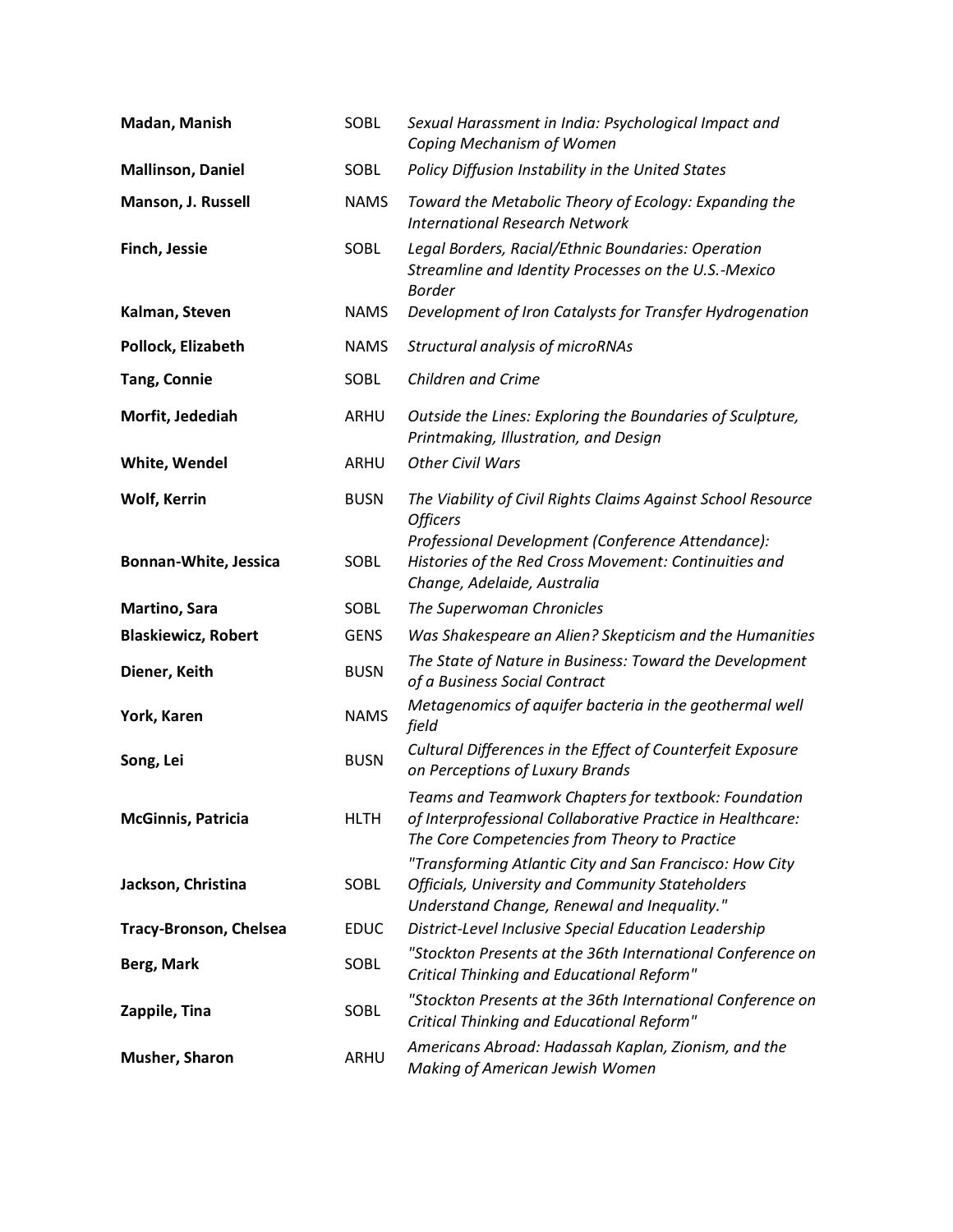| Gulten, Sitki          | <b>BUSN</b> | Analysis of Intraday Data Effects on Two-Stage Risk-Averse<br>Portfolio Optimization                       |
|------------------------|-------------|------------------------------------------------------------------------------------------------------------|
| Reed, Carole-Rae       | <b>HLTH</b> | Foundations and Core Competencies of Interprofessional<br><b>Values and Ethics</b>                         |
| Van Duyne, Emily       | <b>GENS</b> | None of That: Loving a Psychopath                                                                          |
| Wang, Jinchang         | <b>BUSN</b> | A research on Computer Intelligence and Consciousness                                                      |
| Kim, Jaemin            | <b>BUSN</b> | Family Business & the Environmental Responsibility                                                         |
| <b>Button, Deeanna</b> | SOBL        | Contextualizing LGBQ Youths' Support Experiences: The<br>Conceptualization of LGBQ-Specific Social Support |

## Sabbatical

| Figart, Deb                | SOBL        | <b>Financial Capabilities: Better Avenues toward Financial</b><br>Inclusion                                                                                         |
|----------------------------|-------------|---------------------------------------------------------------------------------------------------------------------------------------------------------------------|
| DiGiorgio, Emari           | <b>GENS</b> | Revising a Poetry Manuscript for Publication                                                                                                                        |
| Jackson, Rodger            | ARHU        | Trust & Betrayal Between Species                                                                                                                                    |
| <b>Hussong, Marion</b>     | ARHU        | Shaping the Nazi Woman: Education for Girls under Hitler                                                                                                            |
| Mutari, Ellen              | <b>SOBL</b> | Child Care in a 24/7 Economy                                                                                                                                        |
| Nichols, Robert            | ARHU        | Archival research for "Pashtun Borderlands" manuscript<br>research and textual translation of the "Tawarikh-I Hafiz<br>Rahmat Khani" (history of Hafiz Rahmat Khan) |
| Zimmermann, George         | <b>NAMS</b> | Creation of a large autonomous stained glass panel about<br>environmental degradation                                                                               |
| Sharon, Yitzhak            | <b>NAMS</b> | Very Large Nuclear Magnetic Moments of the First 2+<br><b>States of Even-Even Nuclei</b>                                                                            |
| Newman, Jeremy             | ARHU        | Nanticoke Lenni-Lenape Tribal Nation Documentary                                                                                                                    |
| Vogel, Judith              | <b>NAMS</b> | Completion of Children of the Holocaust Textbook                                                                                                                    |
| Albano, Donna              | <b>BUSN</b> | Curriculum Development & Certification in Wine Education                                                                                                            |
| Morfit, Jedediah           | ARHU        | Feet of Clay: An Exploration of the Constructed Self                                                                                                                |
| Moscovici, Daniel          | <b>NAMS</b> | Sustainable Wine - New Jersey, Chile, New Zealand                                                                                                                   |
| Geremew,<br>Wondimagegnehu | <b>GENS</b> | Metric Sub-regularity of Parametric Constraint Systems<br>(PCS) and Parametric Variational Systems (PVS)                                                            |